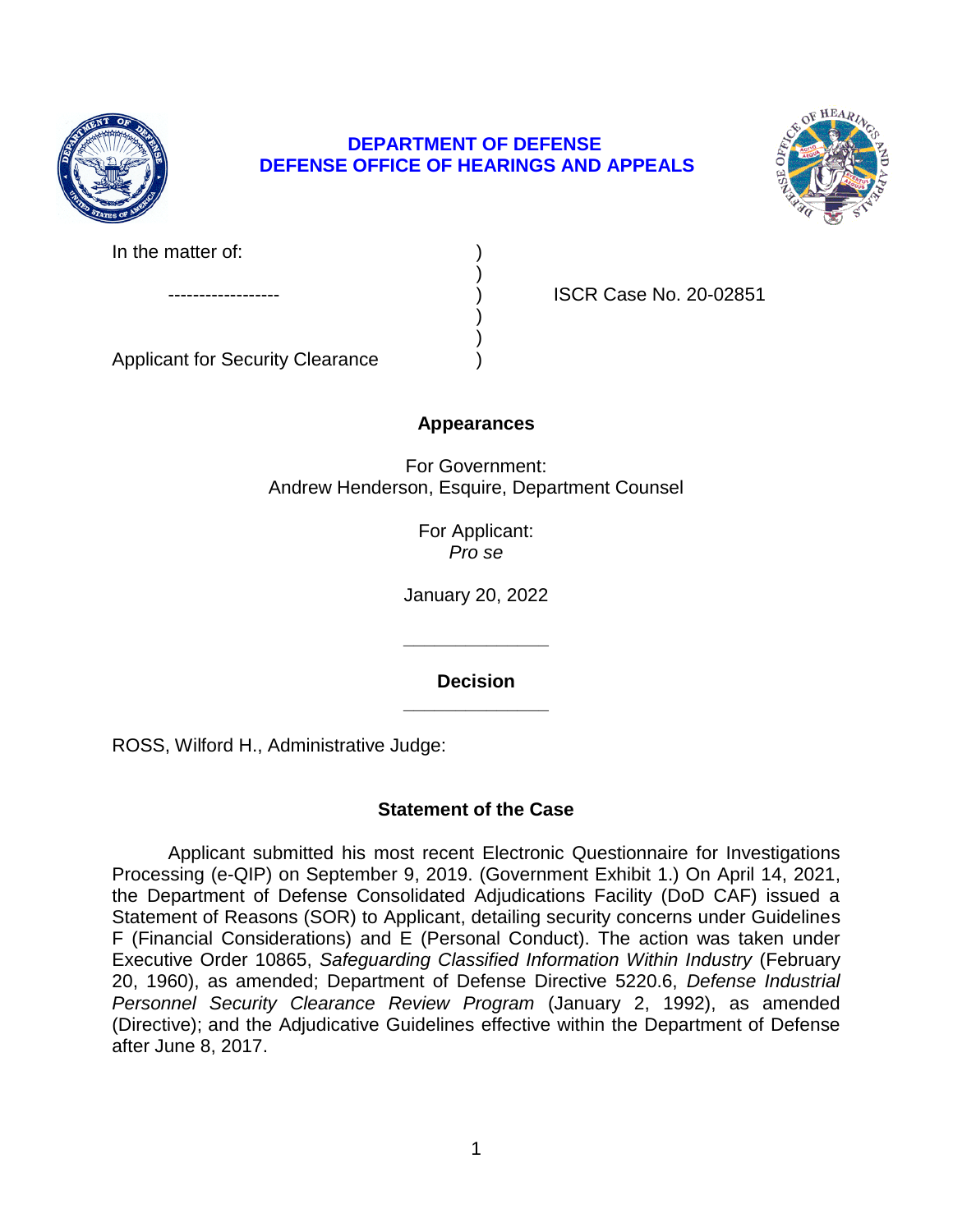Applicant answered the SOR in writing with attachments (Answer) on June 2, 2021, and requested a hearing before an administrative judge. Department Counsel was prepared to proceed on July 21, 2021. The case was assigned to me on August 2, 2021. The Defense Office of Hearings and Appeals (DOHA) issued a Notice of Hearing on August 24, 2021. The case was heard on September 20, 2021. DOHA received the transcript of the hearing on September 29, 2021.

 without objection. Applicant testified on his own behalf and submitted Applicant Exhibits A through E, which were also admitted without objection. He asked that the record remain open for the receipt of additional documentation. Applicant timely submitted Applicant Exhibits 2A through 2F, which were also admitted without objection and the record closed The Government offered Government Exhibits 1 through 5, which were admitted on October 8, 2021.

### **Findings of Fact**

 Applicant is 36 years old and married with one child. He is currently separated from his wife pending a divorce. He has a high school education. Applicant is employed by a defense contractor as a Completion Supervisor and is trying to obtain a security clearance in relation to his employment. Applicant served on active duty with the Air Force from 2002 to 2009. He was in the Air Force Reserves on full-time active duty from 2009 to 2013. (Tr. 7, 21-23; Government Exhibit 1 at Sections 12, 13A, 15, and 17.)

### **Paragraph 1 (Guideline F, Financial Considerations)**

 The Government alleges in this paragraph that Applicant is ineligible for clearance because he is financially overextended and therefore potentially unreliable, untrustworthy, or at risk of having to engage in illegal acts to generate funds.

 repossessions, totaling \$41,900 (SOR 1.a through 1.j). Applicant admitted all the allegations except allegation 1.h, which he denied. The existence and amounts of these debts is supported by credit reports dated October 16, 2019; October 7, 2020; and July The SOR alleged that Applicant had ten past-due debts, including three automobile 21, 2021. (Government Exhibits 3, 4. and 5.)

 Applicant's wife has lived in a different state for six years. Applicant has been paying many of her living expenses during the entire period. Applicant has custody of their child. Applicant alleged that the majority of his financial issues are due to this situation as well as medical issues for Applicant and his wife. (Tr. 37-38, 41, 50, 58-60.)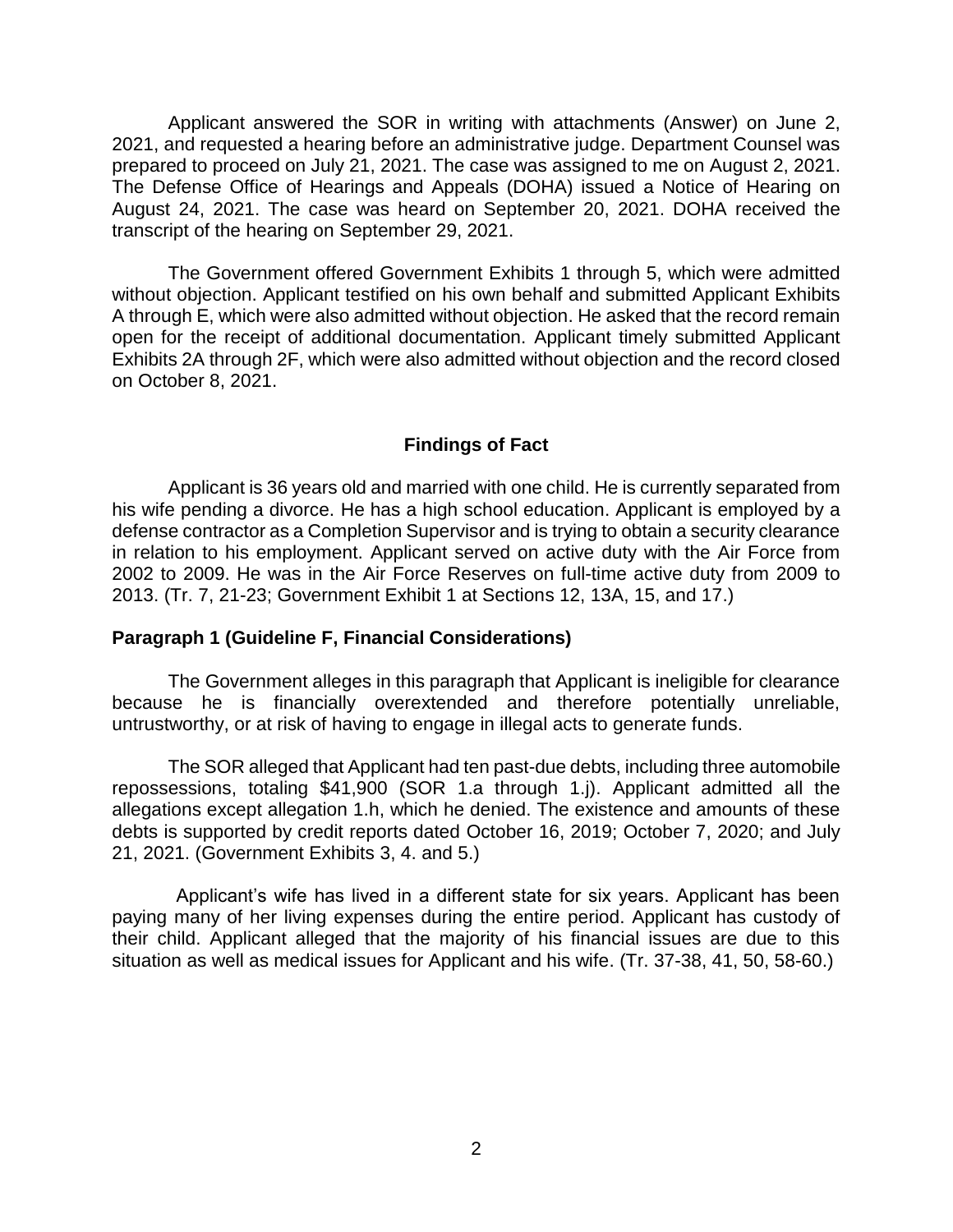The current status of the allegations in the SOR is as follows:

1.a. Applicant admitted having an automobile repossessed in approximately 2013. He stated that this vehicle was purchased for his wife at a time when she was his girlfriend because she was pregnant with their child. She had medical issues, and he had to leave the Reserves to take care of her He was unemployed for much of 2013 and 2014 and therefore unable to pay all of his debts, which contributed to the repossession. Applicant has reached out to the credit holder but has heard nothing further. He had no further information as to the current status of that debt. This debt has not been resolved. (Tr. 36- 37, 46; Government Exhibit 1 at Section 13A.)

 1.b through 1.g. Applicant admitted owing six medical debts totaling approximately \$2,914. These debts are in relation to a serious medical condition of his wife in 2019. Applicant is working with a collection agency to resolve all of these debts. He has been making timely payments to the agency pursuant to a payment arrangement and has reduced the debts to \$1,290, as shown by documents from the agency. These debts are being resolved. (Tr. 37-42, 53, 55-56; Applicant Exhibits 2D and 2E.)

 Applicant made a payment arrangement with a collection agency starting in December 2019. He made consistent monthly payments and repaid the debt in February 2020. This 1.h. Applicant admitted owing a creditor \$334 for an account placed for collection. debt has been resolved. (Tr. 42-43; Answer attachment; Applicant Exhibit D.)

 1.i. Applicant admitted having a vehicle repossessed in approximately 2015. Once again Applicant had bought this vehicle for the use of his wife, who was living in another state. She refused to make payments, and the vehicle was repossessed. Applicant was uncertain of the status of this debt. He submitted a recent credit report dated September off." The report further indicates, "Account paid for less than full balance." (Applicant 19, 2021. (Applicant Exhibit 2A.) That credit report indicates this debt is a "Paid charge-Exhibit 2A at 4-6.) Given the state of the record, this allegation is found for Applicant due to lack of current evidence that it is still owing. (Tr. 43-45, 52.)

 1.j. Applicant admitted having a vehicle repossessed in approximately 2018 or 2019. Applicant testified that he attempted to resolve this repossession before the automobile was sold, but he was unsuccessful. Applicant does not feel that he should be responsible for this account, since he was able and willing to resolve it when the finance company sold the car. This debt is not resolved. (Tr. 34, 44-46.)

 Applicant stated that his current financial situation is stable. He is able to pay his debts, support his daughter, and continue to support his wife. He has received financial counseling and created a budget. As stated, he submitted a credit report dated September 19, 2021. It states on page 30 of Applicant Exhibit 2A, "Clean slate! As of Sept. 19, 2021, you have no collection accounts on your credit report." (Tr. 46-51, 60-62; Applicant Exhibit 2F.)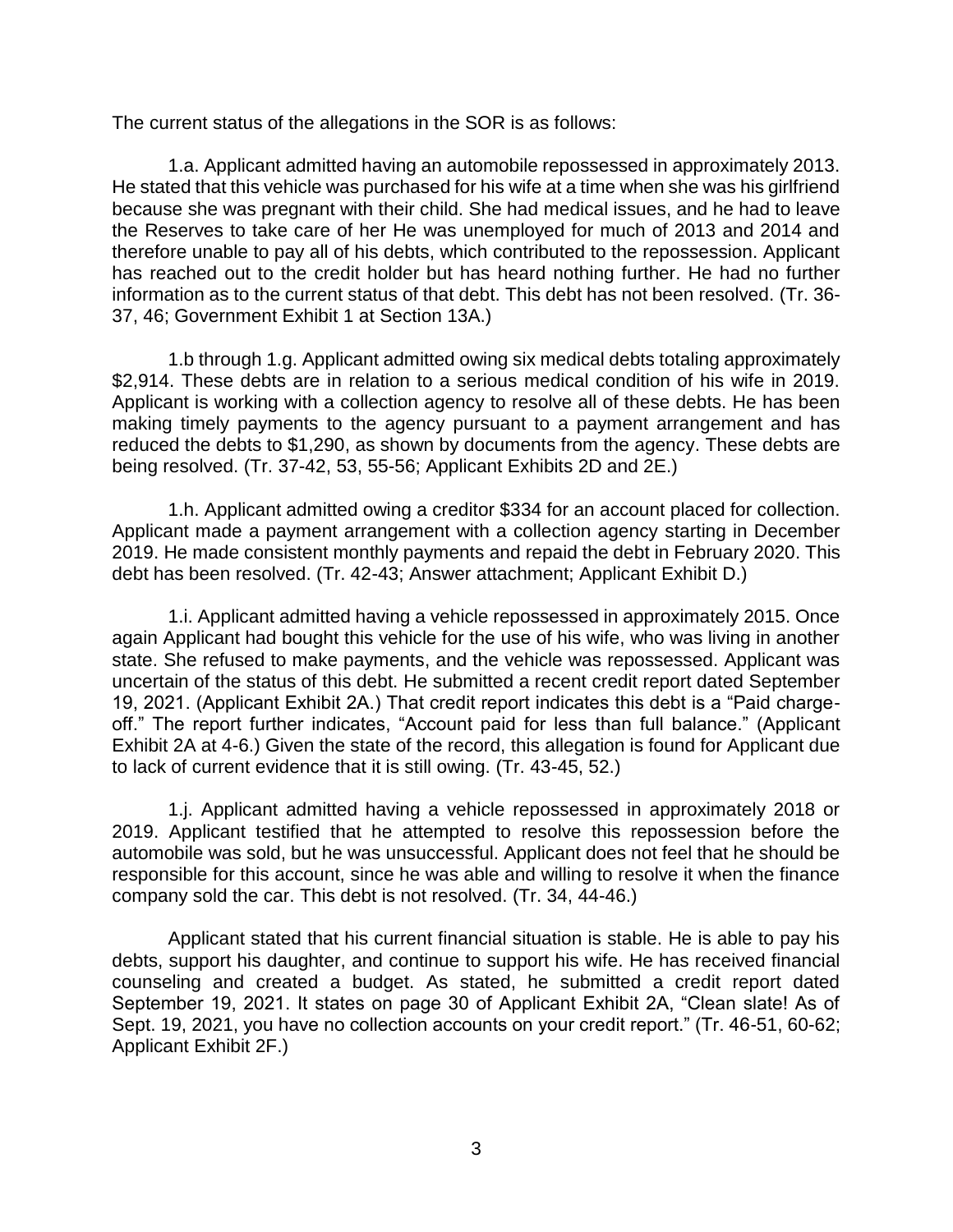### **Paragraph 2 (Guideline E, Personal Conduct)**

 The Government alleges in this paragraph that Applicant is ineligible for clearance because he has falsified material facts during the clearance screening process. Applicant denied the single allegation under this paragraph.

 Applicant was interviewed by an authorized investigator for the Department of Defense in April 2019. The investigator prepared a detailed Report of Investigation (ROI). (Government Exhibit 2 at 4-13.) The interview was extensive, and the investigator covered with Applicant all the debts set forth in Paragraph 1, above. The interview also covered debts that had a zero balance. Applicant stated in his Answer, "In my previous investigations I admitted to the debt. My previous investigations accounted for my financial matters."

 Applicant filled out an e-QIP on September 9, 2019. (Government Exhibit 1.) Section 26 asked various questions about Applicant's financial status. He admitted the debt set forth in SOR 1.a. He then answered, "No," to having any other delinquencies. This was a false answer to a relevant question about Applicant's financial condition. In his Answer Applicant stated, "All of these discrepancies have been addressed previously in my interview for renewing my secret clearance several years back, as well as my interview for my initial TS in 2017. Reading through my entire SI [Subject Interview], all of these discrepancies are listed, along with the explanations I have provided here." He also stated a concern that the credit report he had at the time of the interview did not show several of the debts referred to by the investigator. (*See* Tr. 24-27, 29-35.)

 Applicant also testified extensively about his thought processes while filling out the e-QIP. He repeatedly stated he was confused about what debts needed to be listed, since he had previously been interviewed. The following testimony is indicative:

"Honestly, I'm still confused by it [the e-QIP]. It's hard - - I get lost in the weeds - - I guess I could say - - filling these out, and I'm still not sure if I covered these in an investigation if they are also outside the seven-year window if I have to go back and read them because they are outside the window as well as already covered in the investigation. I'm still confused on what I'm supposed to put in there. (Tr. 28.)

## **Mitigation**

 Applicant as a successful, respected, and honest employee and person. One coworker, father to his daughter, a proven leader, proficient in his chosen vocation, and I'm proud Applicant is a well-respected employee. Supervisors and coworkers identify who is also a friend, stated the following, "[Applicant] is a loyal, thoughtful, friend, a good that he is my close friend." (Applicant Exhibits A through C.)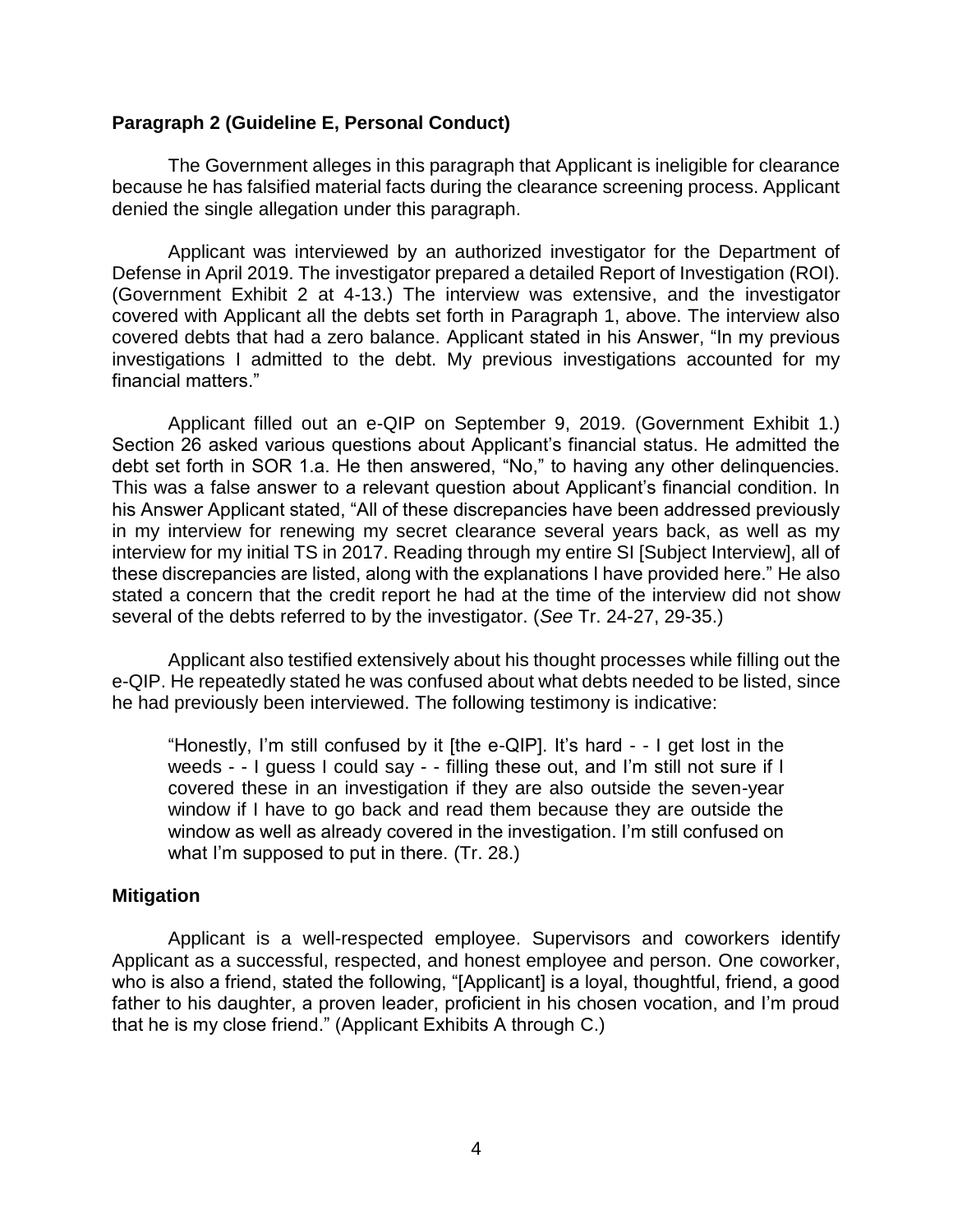#### **Policies**

 When evaluating an applicant's suitability for national security eligibility, the administrative judge must consider the adjudicative guidelines. In addition to brief potentially disqualifying conditions and mitigating conditions, which are to be used in introductory explanations for each guideline, the adjudicative guidelines (AG) list evaluating an applicant's national security eligibility.

 These guidelines are not inflexible rules of law. Instead, recognizing the complexities of human behavior, these guidelines are applied in conjunction with the factors listed in AG ¶ 2 describing the adjudicative process. The administrative judge's overarching adjudicative goal is a fair, impartial, and commonsense decision. The entire variables known as the whole-person concept. The administrative judge must consider all available, reliable information about the person, past and present, favorable and process is a conscientious scrutiny of applicable guidelines in the context of a number of unfavorable, in making a decision.

The protection of the national security is the paramount consideration. AG  $\P$  2(b) requires, "Any doubt concerning personnel being considered for national security eligibility will be resolved in favor of the national security." In reaching this decision, I have drawn only those conclusions that are reasonable, logical, and based on the evidence contained in the record. I have not drawn inferences based on mere speculation or conjecture.

Directive ¶ E3.1.14, requires the Government to present evidence to establish controverted facts alleged in the SOR. Under Directive ¶ E3.1.15, "The applicant is responsible for presenting witnesses and other evidence to rebut, explain, extenuate, or mitigate facts admitted by the applicant or proven by Department Counsel, and has the ultimate burden of persuasion as to obtaining a favorable clearance decision."

 A person who seeks access to classified information enters into a fiduciary relationship with the Government predicated upon trust and confidence. This relationship transcends normal duty hours and endures throughout off-duty hours. The Government reposes a high degree of trust and confidence in individuals to whom it grants national security eligibility. Decisions include, by necessity, consideration of the possible risk the applicant may deliberately or inadvertently fail to protect or safeguard classified information. Such decisions entail a certain degree of legally permissible extrapolation as to potential, rather than actual, risk of compromise of classified or sensitive information. Finally, as emphasized in Section 7 of Executive Order 10865, "Any determination under this order adverse to an applicant shall be a determination in terms of the national interest and shall in no sense be a determination as to the loyalty of the applicant concerned." *See also* Executive Order 12968, Section 3.1(b) (listing multiple prerequisites for access to classified or sensitive information.)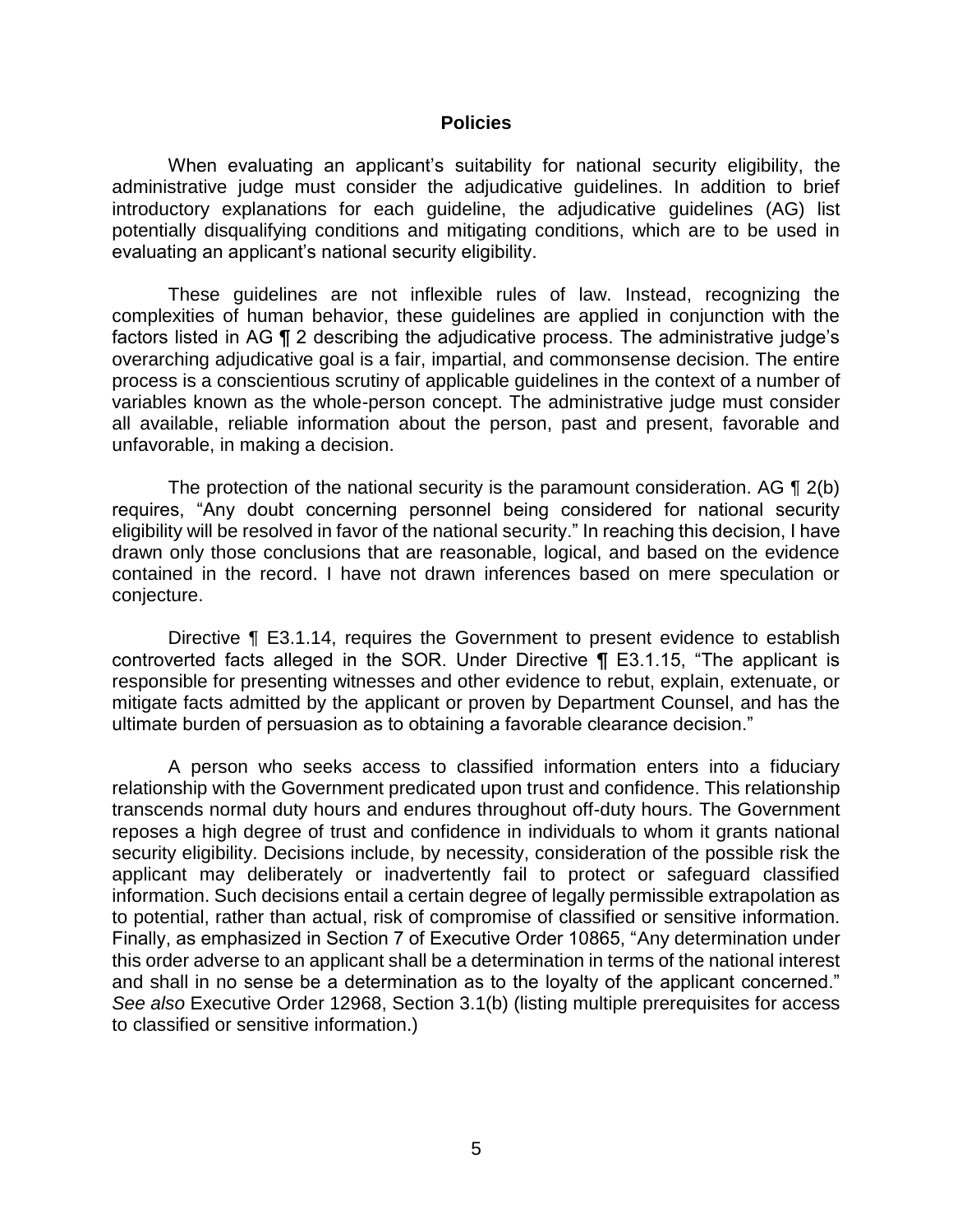## **Analysis**

## **Paragraph 1 (Guideline F, Financial Considerations)**

 The security concerns relating to the guideline for financial considerations are set out in AG ¶ 18, which reads in pertinent part:

Failure to live within one's means, satisfy debts, and meet financial obligations may indicate poor self-control, lack of judgment, or unwillingness to abide by rules and regulations, all of which can raise questions about an individual's reliability, trustworthiness, and ability to protect classified or sensitive information. Financial distress can also be caused or exacerbated by, and thus can be a possible indicator of, other issues of personal security concern such as excessive gambling, mental health conditions, substance misuse, or alcohol abuse or dependence. An individual who is financially overextended is at greater risk of having to engage in illegal or otherwise questionable acts to generate funds.

AG  $\P$  19 describes two conditions that could raise security concerns and may be disqualifying in this case:

(a) inability to satisfy debts; and

(c) a history of not meeting financial obligations.

 Applicant owed approximately \$41,900 for seven past-due debts and three automobile repossessions as of the date the SOR was issued. These facts establish prima facie support for the foregoing disqualifying conditions, and shift the burden to Applicant to mitigate those concerns.

The guideline includes four conditions in AG ¶ 20 that could mitigate the security concerns arising from Applicant's alleged financial difficulties:

(a) the behavior happened so long ago, was so infrequent, or occurred under such circumstances that it is unlikely to recur and does not cast doubt on the individual's current reliability, trustworthiness, or good judgment;

(b) the conditions that resulted in the financial problem were largely beyond the person's control (e.g., loss of employment, a business downturn, unexpected medical emergency, or a death, divorce or separation, clear victimization by predatory lending practices, or identity theft), and the individual acted responsibly under the circumstances;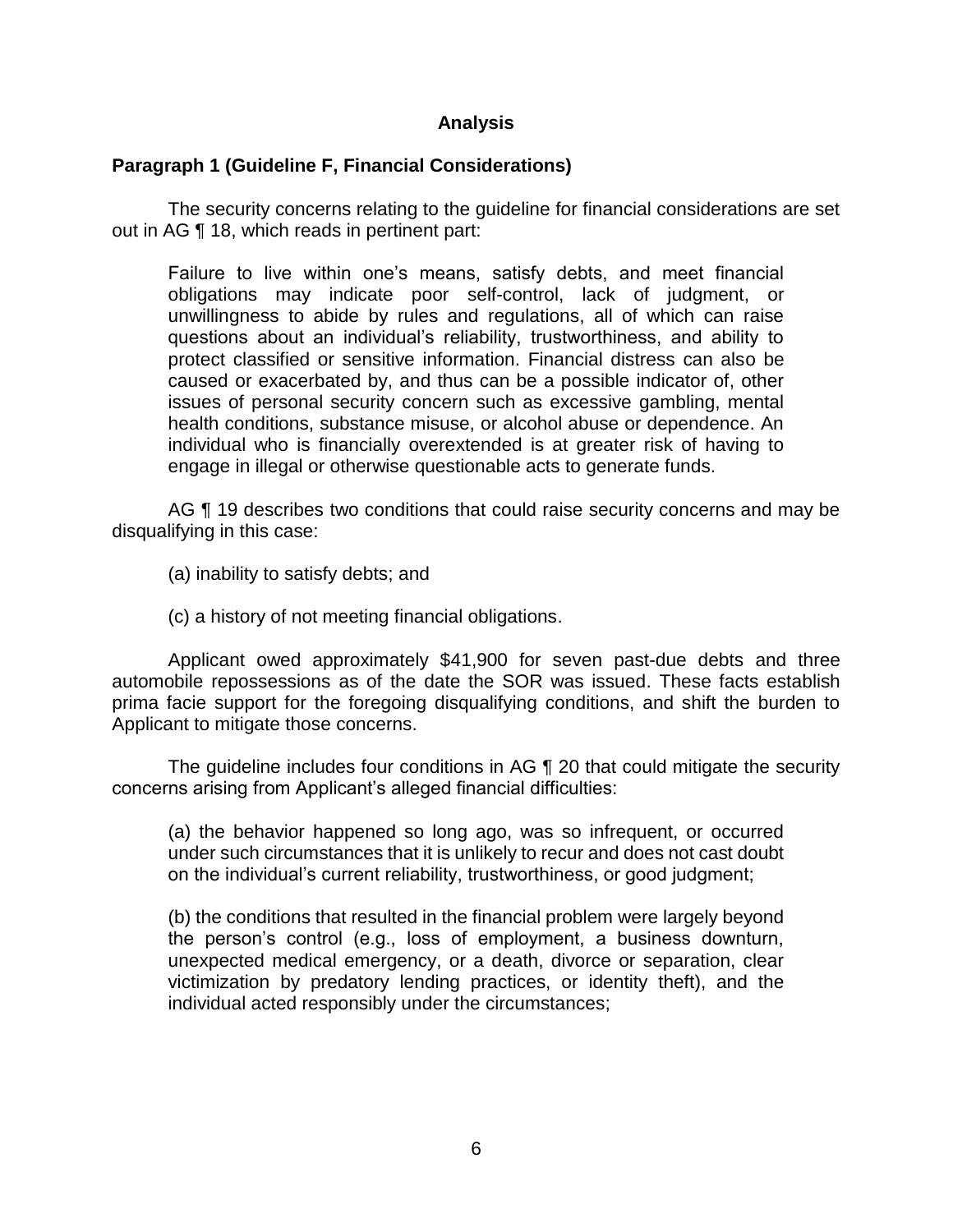(c) the individual has received or is receiving financial counseling for the problem from a legitimate and credible source, such as a non-profit credit counseling service, and there are clear indications that the problem is being resolved or is under control; and

 (d) the individual initiated and is adhering to a good-faith effort to repay overdue creditors or otherwise resolve debts.

 Applicant's current financial situation is stable. He is paying everyday debts and making timely payments on his consolidated medical bills in accordance with an agreement with the collection agency. One debt, 1.h, was resolved in full before issuance of the SOR.

 All of the financial issues set forth in the SOR are related to Applicant's marriage in one way or another. His wife chose to live in a different state than Applicant, requiring him to support two households. His wife had serious and tragic medical issues in relation to her second pregnancy. This resulted in the medical debts and at least one of the repossessions. Applicant at first indicated a reluctance to resolve the repossessions, if resolution is possible. However, he now evinces a credible intent to attempt to reach an agreement with the creditors. Applicant has behaved responsibly in resolving his debts.

In support of these findings, I cite the Appeal Board's decision in ISCR Case No. 07-06482 at 3 (App. Bd. May 21, 2008) for the proposition that the adjudicative guidelines do not require that an applicant be debt-free. The Board's guidance for adjudications in cases such as this is the following:

. . . an applicant is not required, as a matter of law, to establish that he has paid off each and every debt listed in the SOR. All that is required is that an applicant demonstrate that he has established a plan to resolve his financial problems and taken significant actions to implement that plan. The Judge can reasonably consider the entirety of an applicant's financial situation and his actions in evaluating the extent to which that applicant's plan for the reduction of his outstanding indebtedness is credible and realistic. There is no requirement that a plan provide for payments on all outstanding debts simultaneously. Rather, a reasonable plan (and concomitant conduct) may provide for the payments of such debts one at a time. ISCR Case No. 07- 06482 at 3 (App. Bd. May 21, 2008) (internal citations and quotation marks omitted).

 Given his resources, Applicant has initiated a pragmatic approach to the repayment of his past-due SOR debts and has taken significant steps to resolve the debts. Applicant has the knowledge and ability that will allow him to stay on a proper financial footing. He has fully mitigated all the financial concern allegations in the SOR. Paragraph 1 is found for Applicant.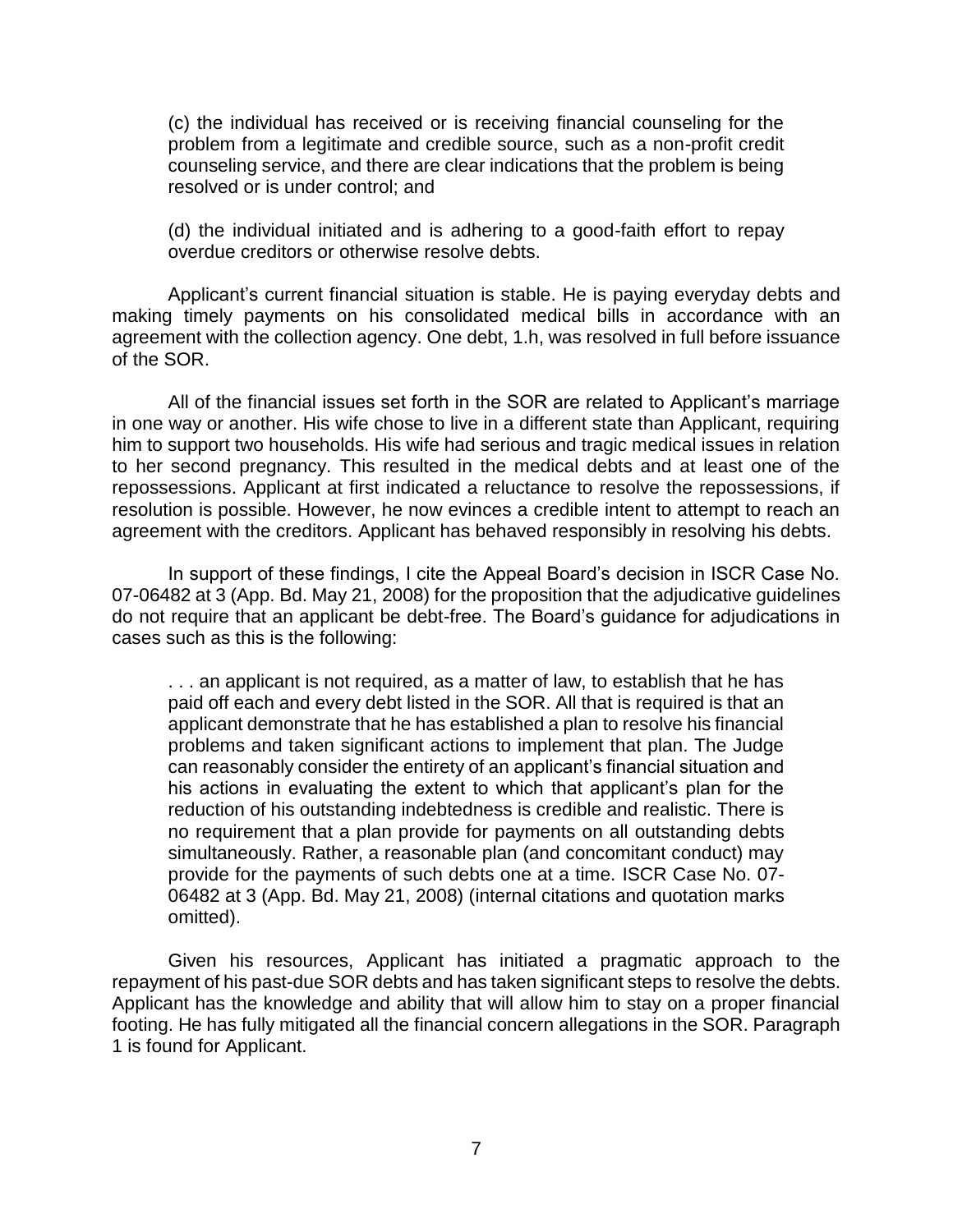## **Paragraph 2 (Guideline E, Personal Conduct)**

 The security concerns relating to the guideline for personal conduct are set out in AG ¶ 15, which states:

Conduct involving questionable judgment, lack of candor, dishonesty, or unwillingness to comply with rules and regulations can raise questions about an individual's reliability, trustworthiness and ability to protect classified or sensitive information. Of special interest is any failure to cooperate or provide truthful and candid answers during national security investigative or adjudicative processes.

AG ¶ 16 describes one condition that could raise security concerns and may be disqualifying in this case:

 any personnel security questionnaire, personal history statement, or similar form used to conduct investigations, determine employment qualifications, award benefits or status, determine national security eligibility or (a) deliberate omission, concealment, or falsification of relevant facts from trustworthiness, or award fiduciary responsibilities.

 Applicant had delinquent debts. He did not fully report these facts on his e-QIP. The above disqualifying condition has application to this case.

The guideline includes two conditions in AG ¶ 17 that could mitigate the security concerns arising from Applicant's alleged falsification:

(a) the individual made prompt, good-faith efforts to correct the omission, concealment, or falsification before being confronted with the facts; and

 (c) the offense is so minor, or so much time has passed, or the behavior is so infrequent, or it happened under such unique circumstances that it is unlikely to recur and does not cast doubt on the individual's reliability, trustworthiness, or good judgment.

 Applicant was interviewed by an investigator from the Defense Department several months before filling out the e-QIP at issue. During that interview all of the debts set forth under Paragraph 1, and referred to in Paragraph 2, were discussed in detail. The testimony elicited from Applicant showed that he was confused by the form and by his responsibility to be forthcoming on the e-QIP, since the government already had knowledge of the debts based on prior interviews with him. Applicant's interpretation of what he was supposed to describe was wrong, but was not a willful falsification. Based on the available evidence, I find that Applicant did not have the requisite intent to deceive when he filled out the e-QIP. Paragraph 2 is found for Applicant.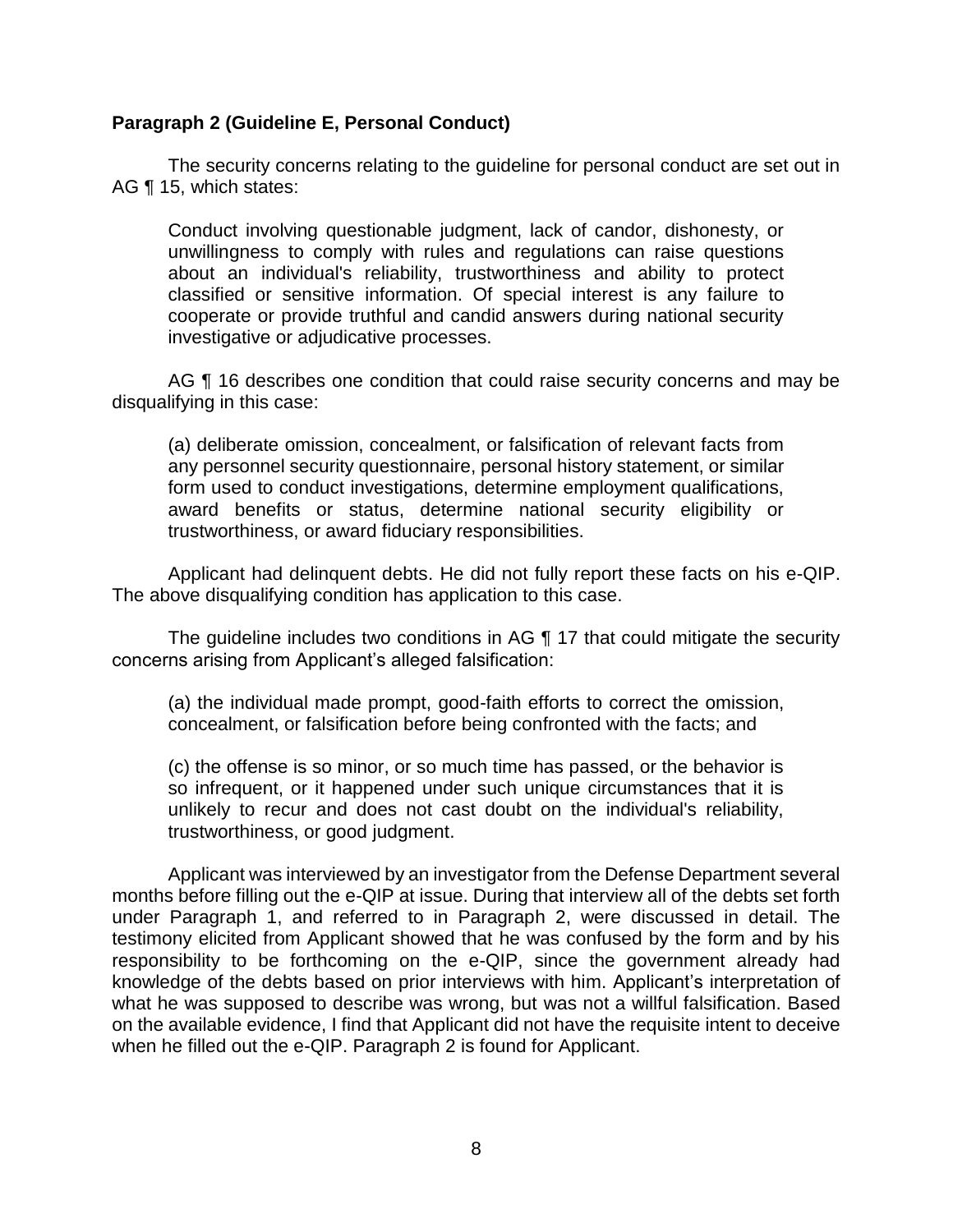### **Whole-Person Concept**

 Under the whole-person concept, the administrative judge must evaluate an applicant's eligibility for national security eligibility by considering the totality of the applicant's conduct and all relevant circumstances. The administrative judge should consider the nine adjudicative process factors listed at AG ¶ 2(d):

 (1) the nature, extent, and seriousness of the conduct; (2) the circumstances surrounding the conduct, to include knowledgeable participation; (3) the frequency and recency of the conduct; (4) the individual's age and maturity at the time of the conduct; (5) the extent to which participation is voluntary; (6) the presence or absence of rehabilitation and other permanent behavioral changes; (7) the motivation for the conduct; (8) the potential for pressure, coercion, exploitation, or duress; and (9) the likelihood of continuation or recurrence.

Under AG ¶ 2(c), the ultimate determination of whether to grant national security eligibility for a security clearance must be an overall commonsense judgment based upon careful consideration of the guidelines and the whole-person concept.

 I considered the potentially disqualifying and mitigating conditions in light of all pertinent facts and circumstances surrounding this case. Applicant has mitigated the concerns regarding his financial situation and personal conduct. The situation regarding his debts is being resolved in a responsible manner, and does not evince poor judgment or unreliability. Applicant's misstatements on the e-QIP do not arise to willful falsification. He has minimized the potential for pressure, coercion, or duress, as well as the likelihood of recurrence. Overall, the record evidence does not create substantial doubt as to Applicant's present suitability for national security eligibility and a security clearance.

## **Formal Findings**

 Formal findings for or against Applicant on the allegations set forth in the SOR, as required by ¶ E3.1.25 of Enclosure 3 of the Directive, are:

| Paragraph 1, Guideline F:      | <b>FOR APPLICANT</b> |
|--------------------------------|----------------------|
| Subparagraphs 1.a through 1.j: | For Applicant        |
| Paragraph 2, Guideline E:      | <b>FOR APPLICANT</b> |
| Subparagraph 2.a:              | For Applicant        |